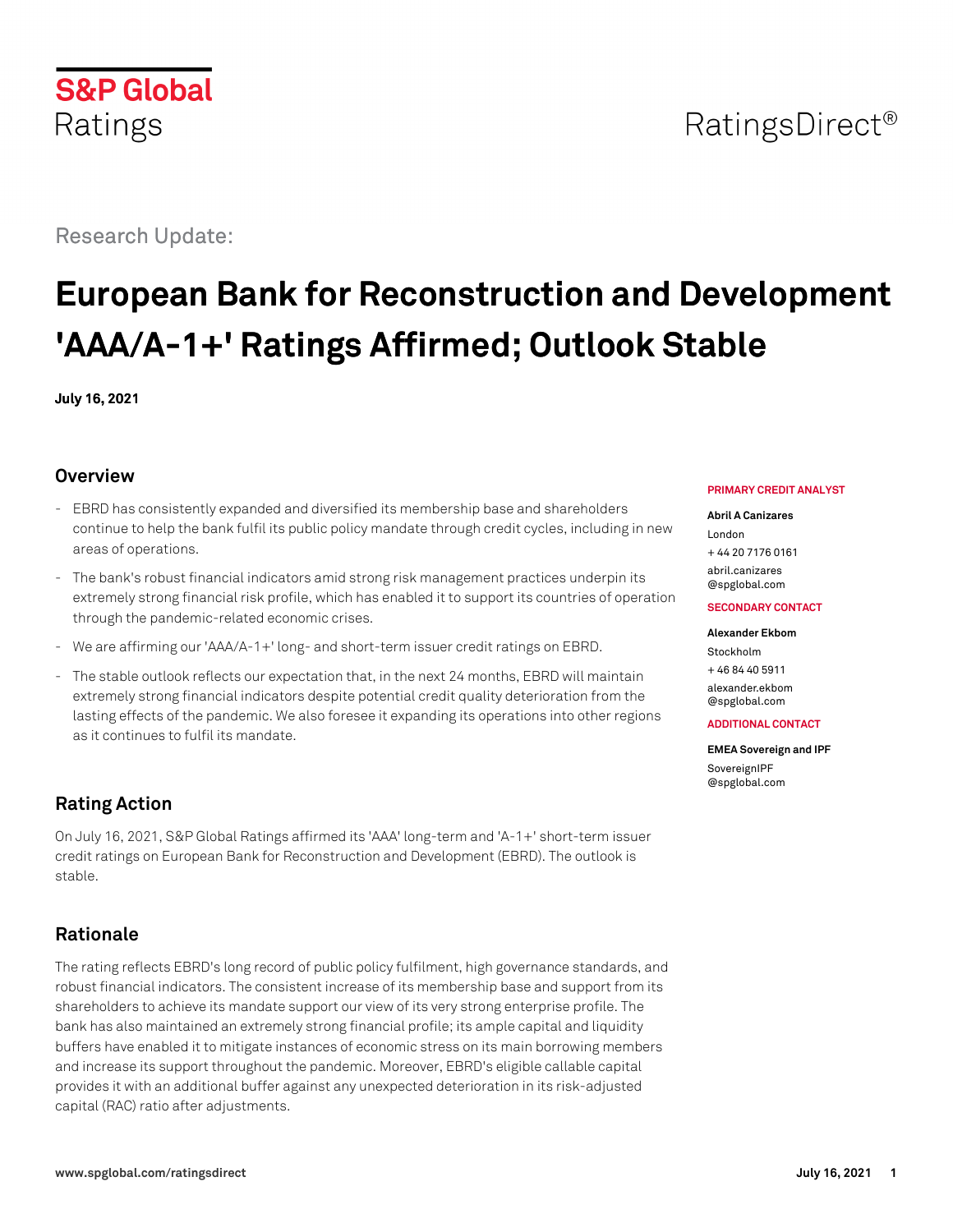EBRD was established in 1991 to foster the transition toward open-market-oriented economies in countries in Central and Eastern Europe and the Commonwealth of Independent States by promoting private and entrepreneurial initiatives. However, it has widened its scope, strategically expanding its mandate and building a strong presence in Turkey since 2009, and during the last decade in the Southern and Eastern Mediterranean region (SEMED) including Egypt, Jordan, Lebanon, Morocco, and Tunisia.

Throughout the pandemic, the EBRD demonstrated its role as a countercyclical lender and expects activities from all its business lines to have provided total support of €21 billion by end-2021. This includes having increased its COVID-19 solidarity package to €4 billion of additional lending by April 2020, while the remainder represented a repurposing of the pipeline, largely to address pandemic-related liquidity shortages. The €11 billion of investments reported during 2020 represented a 9% increase compared with 2019 business volumes.

EBRD has grown substantially in SEMED, which has now become an important area for its operations. As of December 2020, the bank had €4.4 billion of loans and €436 million of equity exposure in this region, amounting to 14.5% of its total operating assets. The bank started operating in SEMED in 2012 through a special fund. In November 2013, EBRD granted Jordan, Morocco, and Tunisia the status of countries of operation. Egypt then received recipient country status in October 2015.

In 2020, the bank's board of governors affirmed its interest in a potential gradual expansion into Sub-Saharan Africa, a strategy that it will continue to explore subject to formal approval. We believe this could further strengthen its overall policy importance. Finding new markets of operations has been one of EBRD's priorities as its exposure to Russia has declined. The board imposed sanctions on Russia and since 2014 has not approved investments in the country. Despite this, Russia has not diluted its participation in the bank and therefore continues its 4% membership in EBRD. Meanwhile, EBRD members have supported the bank's mandate, including its expansion into other regions and its pandemic solidarity package.

Since its inception, no shareholder has left the bank and its membership continues to grow; from the original 40, shareholders increased to 71 after Libya joined the bank in July 2019. In January this year the United Arab Emirates was approved as the 72nd shareholder to join as a non-borrowing member. EBRD does not have private sector shareholding and the European Community and the European Investment Bank each hold a 3% share in the bank.

Although EBRD benefits from preferred creditor treatment (PCT) its business portfolio and strategy are oriented toward the private sector. We therefore consider that the PCT for sovereign exposure does not substantially improve EBRD's enterprise risk profile. Instead, we reflect PCT in the lower risk weights in our capital framework. We could reconsider this approach if EBRD increased its sovereign exposure and had a longer record of maintaining PCT on more than 25% of its sovereign-related assets.

We assess EBRD's governance and management as strong, based on its diversified shareholder base, transparent governance, experienced senior staff, and conservative risk management policy. The bank announced its seventh president in November 2020. Odile Renaud-Basso replaced Sir Suma Chakrabarti, who stepped down in July 2020 after serving two full terms.

As of year-end 2020, EBRD maintained an extremely strong capital position, with a RAC ratio after adjustments of 30.4%, in line with the previous year's 30.3%. The ratio reflects the large geographical and sector diversification of the bank's exposures. The RAC ratio also benefits from EBRD's excellent track record of receiving PCT from sovereign borrowers and preferential treatment on private exposures. Further supporting the capital position is EBRD's strong internal capital generation, with S&P Global Ratings-adjusted return on equity averaging 4% over the past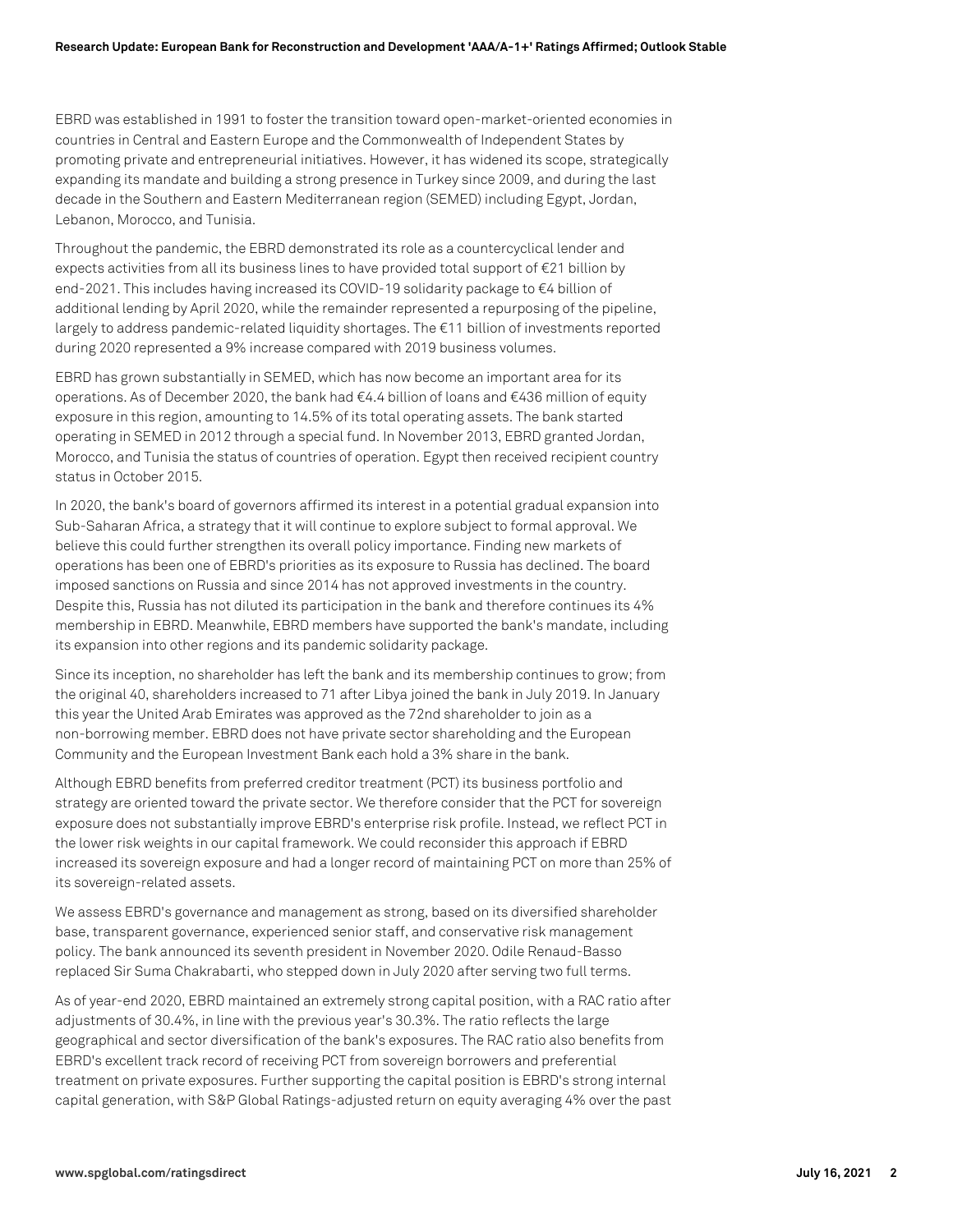five years (our calculation uses a two-year average for total members' equity).

EBRD's asset quality remains reasonably stable. Its nonperforming loan (NPL) ratio was 5.4% at the end of first-quarter 2021 (5.5% at year-end 2020), up from 4.5% in 2019 but still lower than banks operating in the same regions and in line with 'AAA' rated peers that also focus on the private sector. In addition, the level of provisioning of impaired loans at the end of 2020 was 73% after including negative fair value adjustments.

The bank agreed that clients in the private sector operating in EBRD's borrowing countries that experienced temporary liquidity stress related to the pandemic could defer loan payments; the total outstanding as of the end of June 2021 is €772 million. We do not expect this to meaningfully weaken EBRD's credit quality because the bank has granted this support only to borrowers that had good credit standing before the pandemic, and whose liquidity pressures were temporary and pandemic-related. Only one of the deferred loans (€0.3 million) had become nonperforming as of end-2020.

As of March 2021, the main contributors to NPLs were from Turkey (39%), Ukraine (13%), Lebanon (10%), and Egypt (7%). The difficult economic conditions in Turkey continue to affect EBRD's portfolio, resulting in a significant increase in NPLs to €633 million at end-March 2021 from €450 million at year-end 2019. Write-offs on the corporate portfolio in Ukraine also increased substantially to €88.9 million in 2020. The net write-off as a percentage of operating assets increased to 0.67% for year-end 2020 from 0.05% in 2019.

EBRD's funding profile benefits from strong access to capital markets and a diversified investor base. Our funding and liquidity ratios for EBRD indicate that the bank would be able to fulfil its mandate for at least one year, even under extremely stressed market conditions, without access to the capital markets.

At year-end 2020, our stressed liquidity ratios for EBRD were 1.8x at six months and 1.5x at 12 months. Moreover, we estimate that EBRD would not need to reduce the scheduled disbursements of its loan commitments, even if half of the total commitments were to be drawn in one year.

EBRD's 'aaa' stand-alone credit profile (SACP) is buttressed by €6.1 billion (35% of adjusted common equity) in subscribed callable capital from members rated 'AAA'. Therefore, even if we revised down our assessment of EBRD's SACP to 'aa+' or 'aa' because of a weakening in its cash capital position, it would probably not affect the issuer credit rating on the bank. In such a scenario, we could factor in shareholder support from eligible callable capital provided by members rated above the SACP, all other things being equal.

### **Outlook**

The stable outlook reflects our expectation that, in the next 24 months, EBRD will maintain extremely strong financial indicators despite potential credit quality deterioration from the lasting effects of the pandemic and expansion into other regions as it continues fulfilling its mandate. Our outlook is further supported by EBRD's ample 'AAA' callable capital, which could mitigate a significant weakening of its financial profile and support the ratings at the current level.

#### **Downside scenario**

We could consider lowering the ratings if the quality of EBRD's exposure deteriorates more than we currently expect, leading its NPL ratio to approach 10%. Such a deterioration of asset quality would not only change our view of the bank's financial profile but also of its risk management. We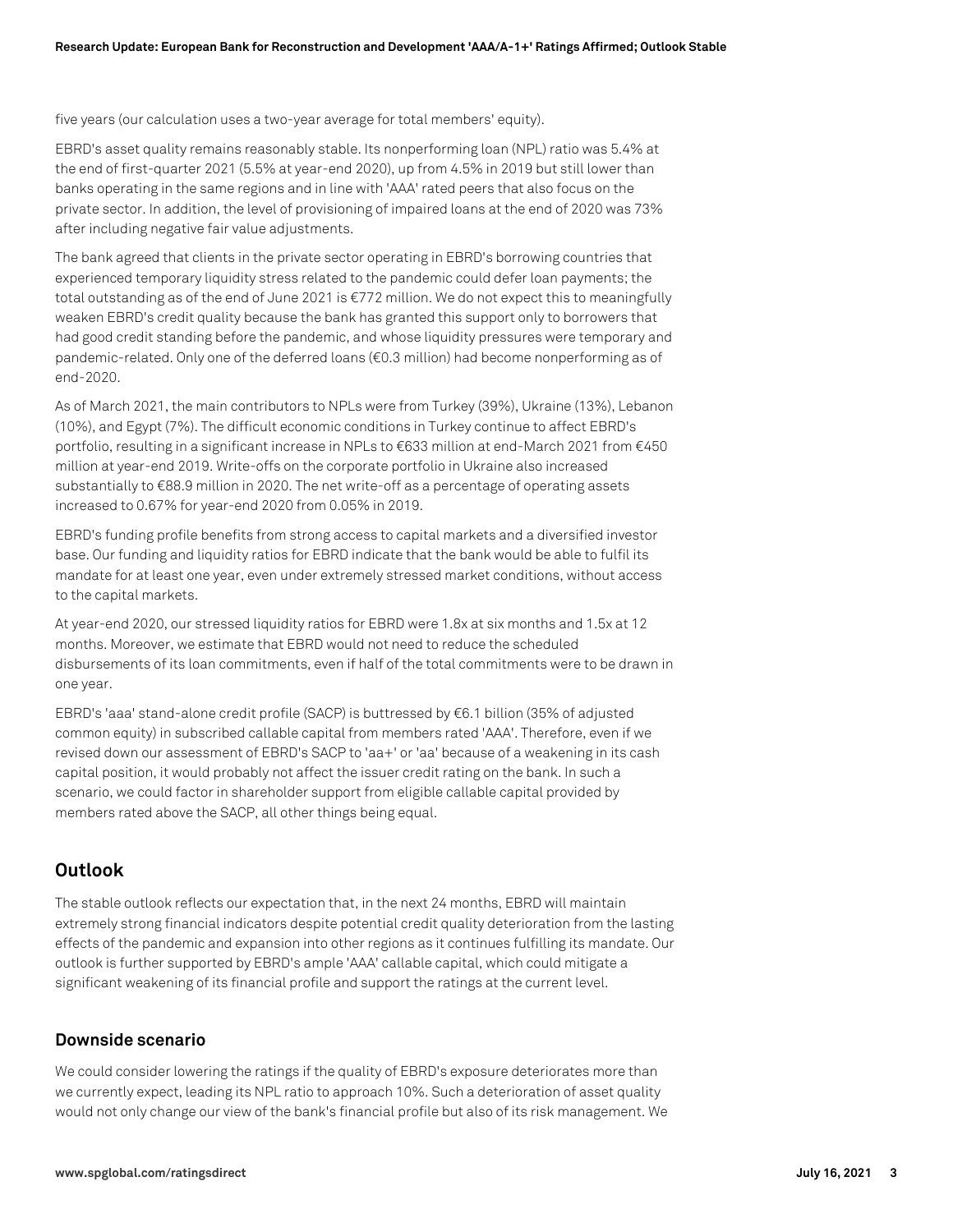could also lower the ratings if, contrary to our expectations, relations among shareholders worsened, affecting the bank's policy importance.

### **Ratings Score Snapshot**

Issuer Credit Rating: AAA/Stable/A-1+

SACP: 'aaa'

Enterprise Risk Profile: Very Strong

- Policy Importance: Strong
- Governance and management: Strong

Financial Risk Profile: Extremely Strong

- Capital Adequacy: Extremely Strong
- Funding and Liquidity: Very Strong

Extraordinary Support: 0

- Callable capital: 0
- Group Support: 0

Holistic Approach: 0

# **Related Criteria**

- Criteria | Governments | General: Multilateral Lending Institutions And Other Supranational Institutions Ratings Methodology, Dec. 14, 2018
- Criteria | Financial Institutions | General: Risk-Adjusted Capital Framework Methodology, July 20, 2017
- General Criteria: Methodology For Linking Long-Term And Short-Term Ratings, April 7, 2017
- General Criteria: Principles Of Credit Ratings, Feb. 16, 2011

# **Related Research**

- Abridged Supranationals Interim Edition 2021: Comparative Data For Multilateral Lending Institutions, May 11, 2021
- Supranationals Special Edition 2020 Says Multilateral Lenders Are Addressing Challenges From COVID-19, Oct. 20, 2020
- Supranationals Edition 2020: Comparative Data For Multilateral Lending Institutions, Oct. 21, 2020
- Introduction To Supranationals Special Edition 2020, Oct. 20, 2020
- How Multilateral Lending Institutions Are Responding To The COVID-19 Pandemic, June 9, 2020
- Can Multilateral Lenders' Capital Bases Hold Up Against COVID-19?, June 9, 2020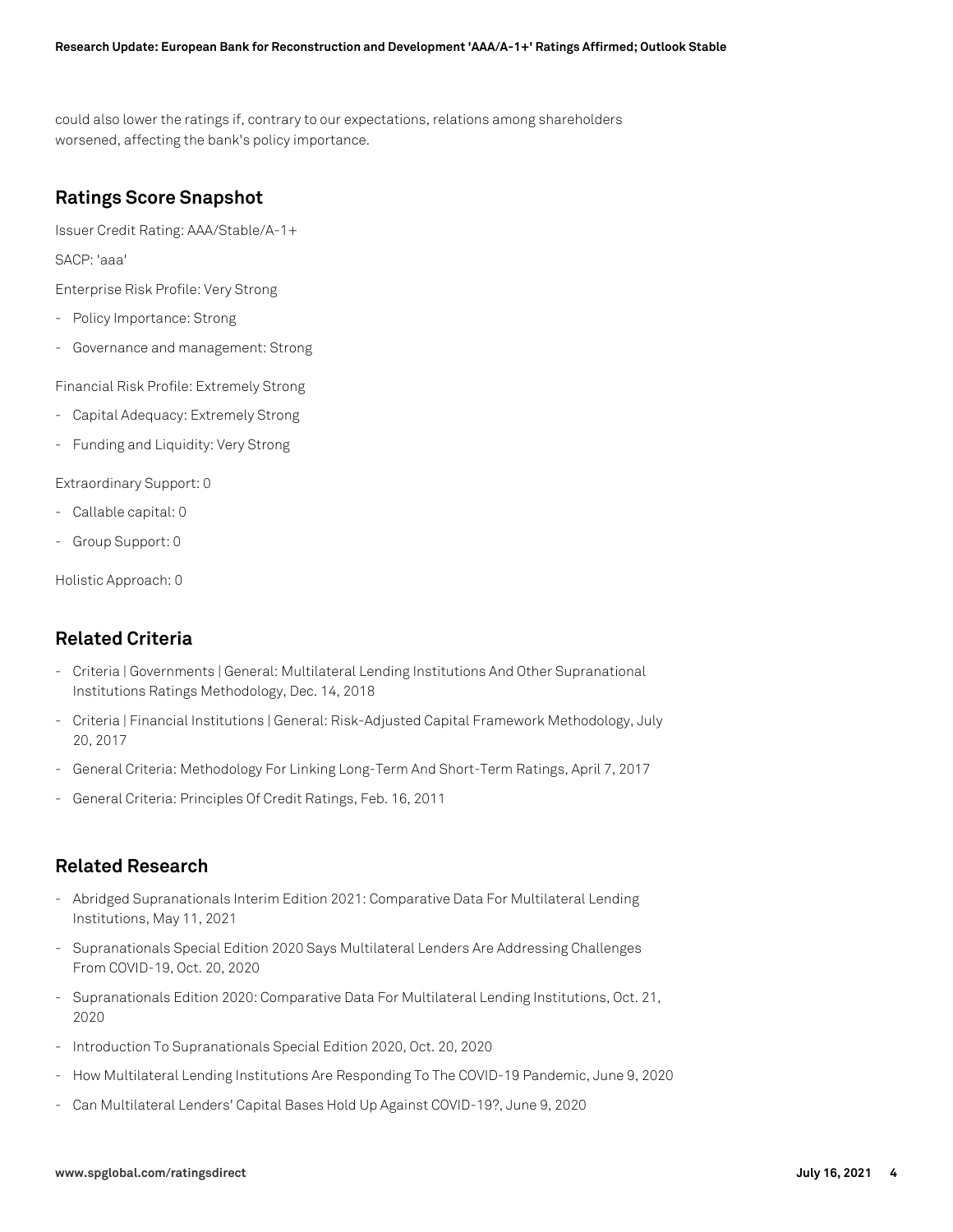- ESG Industry Report Card: Supranationals, Feb. 11, 2020

## **Ratings List**

#### **Ratings Affirmed**

#### **European Bank for Reconstruction and Development**

| Issuer Credit Rating |                                  |
|----------------------|----------------------------------|
|                      | Foreign Currency AAA/Stable/A-1+ |
| Senior Unsecured     | ΔΔΔ                              |
| Commercial Paper     | $A - 1 +$                        |

Certain terms used in this report, particularly certain adjectives used to express our view on rating relevant factors, have specific meanings ascribed to them in our criteria, and should therefore be read in conjunction with such criteria. Please see Ratings Criteria at www.standardandpoors.com for further information. A description of each of S&P Global Ratings' rating categories is contained in "S&P Global Ratings Definitions" at https://www.standardandpoors.com/en\_US/web/guest/article/-/view/sourceId/504352 Complete ratings information is available to subscribers of RatingsDirect at www.capitaliq.com. All ratings affected by this rating action can be found on S&P Global Ratings' public website at www.standardandpoors.com. Use the Ratings search box located in the left column. Alternatively, call one of the following S&P Global Ratings numbers: Client Support Europe (44) 20-7176-7176; London Press Office (44) 20-7176-3605; Paris (33) 1-4420-6708; Frankfurt (49) 69-33-999-225; Stockholm (46) 8-440-5914; or Moscow 7 (495) 783-4009.